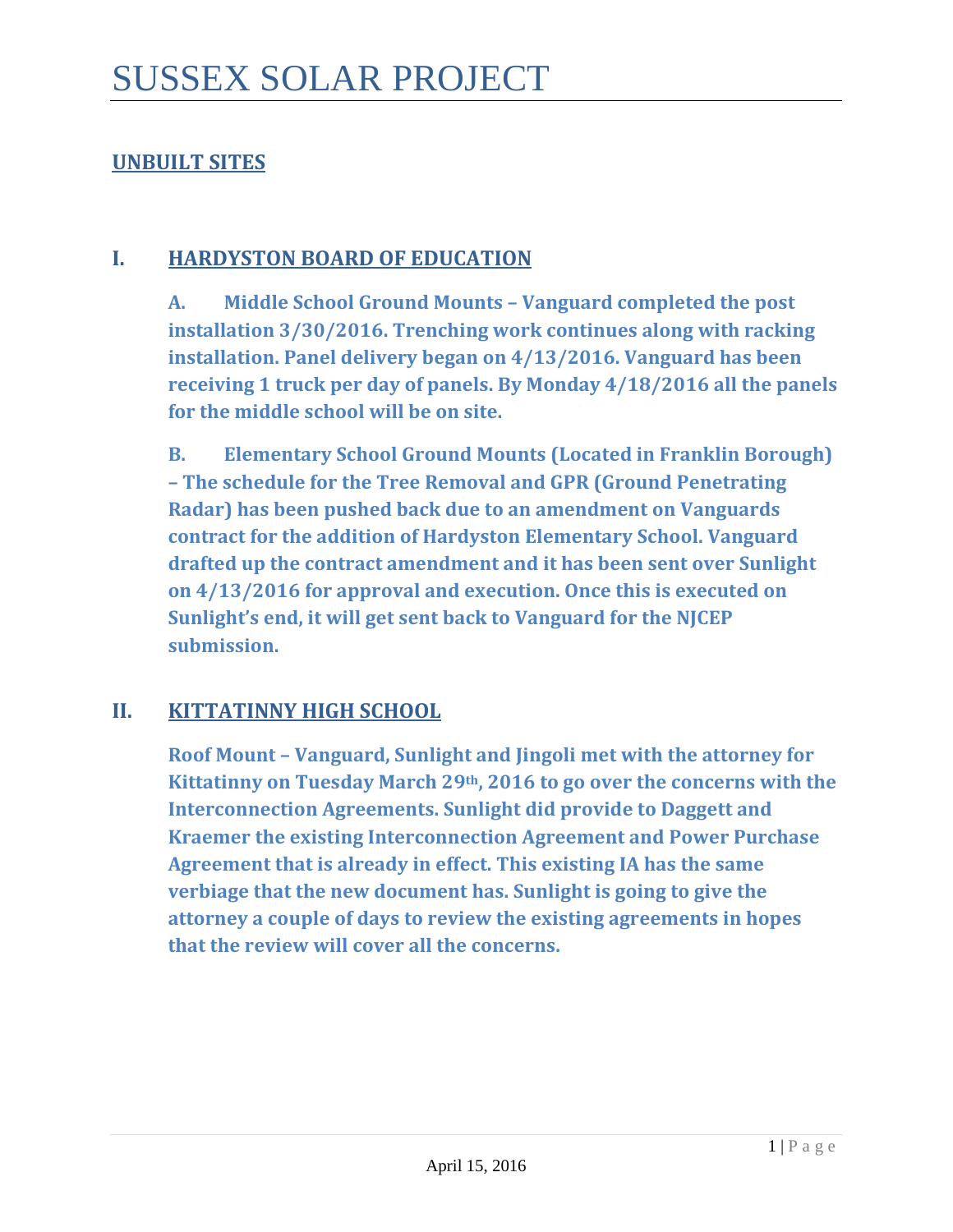# SUSSEX SOLAR PROJECT

# **III. SPARTA BOARD OF EDUCATION**

**Middle School Ground Mounts – Vanguard received note that the Interconnection Agreement amendments will not be discussed until April 11th, 2016 at the Sparta Committee meeting. If it is amendable, Sparta will then present the option to the full board on April 25th, 2016 authorizing the execution of the Interconnection Agreement. Jingoli is going to reach out to Sparta to see if it would be beneficial if the team attends the committee meeting and/or the board meeting to answer any questions. Vanguard did receive the comments from the zoning official on 3/21/2016. Zoning is requesting that additional landscaping is to be added as well as the trees that are being used to block the view of the solar array. Vanguard provided a price for the additional landscaping that zoning is requesting, the total came to \$17,305.00.**

**Material is scheduled to be shipped on May 2 to the site. If the permits are not in hand yet, Jingoli has offered to store the material at our shop rather than push back the delivery date. Material storage by Jingoli will be at no cost to the project.**

### **IV. SUSSEX VO-TECH**

**A. Ground Mounts – Interconnection agreement and Soil Conservation District has been approved. The zoning review has been complete with no comments. The construction permits are currently in review with the building department. Vanguard needs to update the cover sheet for the permits. This will be complete Monday 4/18/2016. GPR Scan and layout has been scheduled to begin on April 14. Jingoli has reached out to Gus and Matthew Geary to set up a pre-construction meeting. The pre-construction meeting is currently set for 4/19 @ 1:00pm.** 

**B. Roof Mount – Construction permits are currently in review with the building department. The review of these permits should be complete within the next week. Vanguard does not foresee any delays in getting these permits.**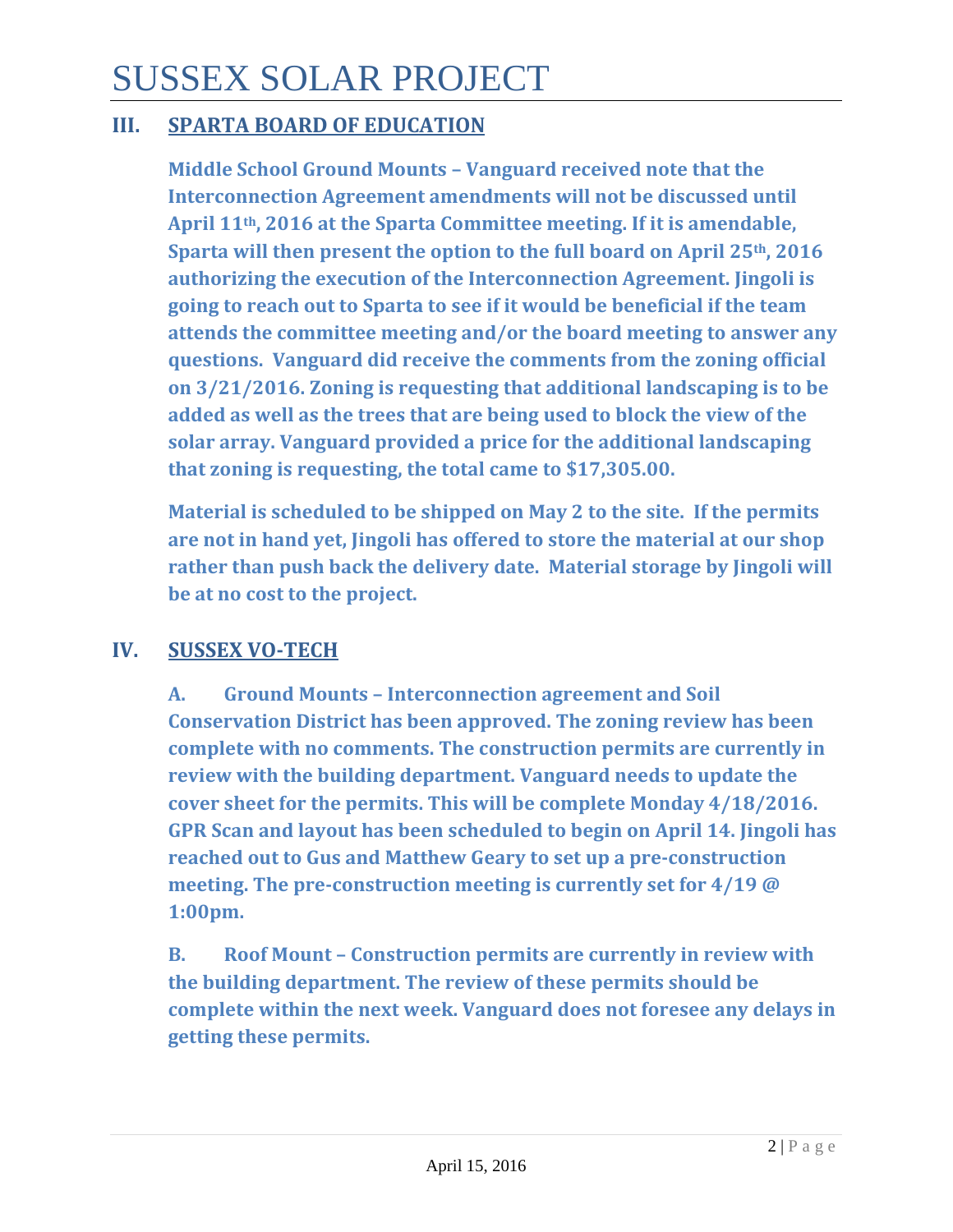# **Alternate Sites for the Sparta High School Allocation:**

# **Valley Road School Roof Mount**

• **Vanguard, Jingoli, and Sunlight presented to the Board March 16th, 2016 to go over the solar project. The Board seemed interested and stated they would have a resolution on if they will be proceeding with the project or not. Vanguard did receive some additional questions regarding the project and has provided answers. As of 4/15/2016, no update has been provided from the school. The team will reach out to Gordon Gibbs for an update.** 

### **Sussex County Municipal Utilities Authority**

• **This project was discussed with the SCMUA board and they have denied the project. Sunlight is going to continue searching for a replacement site for the Sparta High School Roof array.**